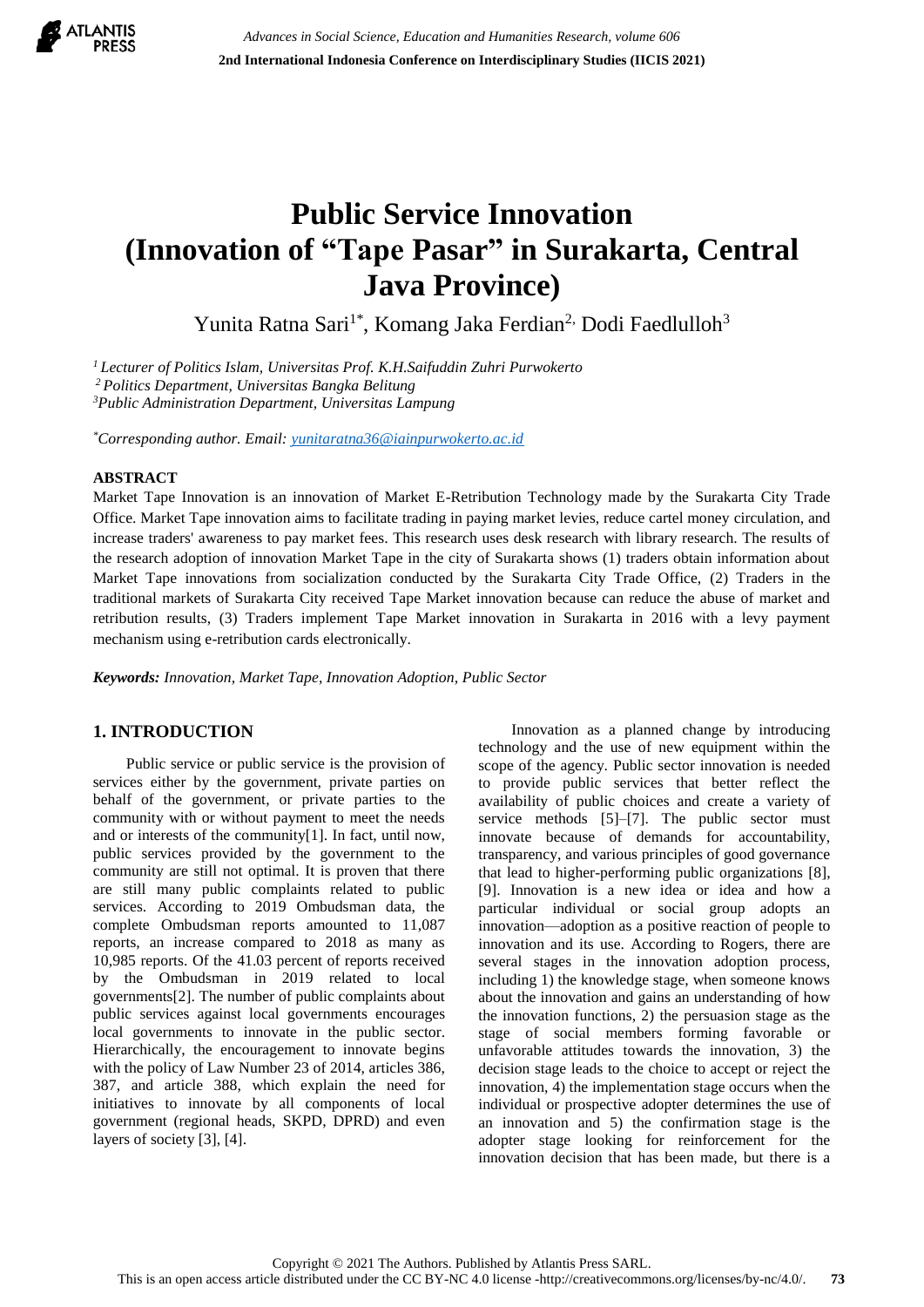possibility that he will change his original decision if get conflicting messages [10], [11].

Studies on innovation adoption have been widely researched and discussed. Several studies on the adoption of innovations include: First, Novriansyah examined the adoption of floating tourism innovations in Kampoeng Rawa by farmer and fisherman groups in Rawa Pening. Novriansyah's research stated that Kampoeng Rawa was successfully adopted by innovation by farmers and fishers from the knowledge stage to the confirmation stage because it was considered to be following what was needed by them at that time, namely to improve the economy. Interpersonal communication plays an essential role in the process of introducing innovation to the adoption process. Kampoeng Rawa utilizes deliberation, discussion, and meetings. The relative profit level and suitability of making Kampoeng Rawa made farmer and fisherman groups decide to accept and adopt the innovation [12].

The second research is about the diffusion and adoption of innovations in poverty reduction by studying the diffusion and adoption of innovations in the service of "*Mbelo Wong Cilik*" Poverty Reduction Integrated Service Unit (UPTPK) in Sragen Regency. Sutopo & Annur explain that the facilitating factors are UPTPK services according to the economic conditions of the poor, communication behavior, open adopter characteristics with new things, and the role of opinion leaders. While the inhibiting factors include the ineffective use of mass media, education, the community has less of a role in the diffusion of innovation to members of the social system and the frequent occurrence of information bias from the Village / Kelurahan to the community [13]. Third, Burhansyah (researched the factors that influence the adoption of agricultural innovations in the Gapoktan PUAP and Non PUAP in West Kalimantan with case studies of Pontianak and Landak districts. The results of his research show that the adoption rate of Gapoktan PUAP innovation is generally at a moderate level; the technological components adopted include superior seeds, fertilization, use of tractors, pest and disease control, harvesting and post-harvest tools. Factors that influence adoption include the distance from the settlement to the location of the farm and the distance from the settlement to the source of technology, education level, land area and accessibility to the road. The Gapoktan PUAP is able to increase the productivity of rice farming compared to the non Gapoktan PUAP, directly increasing farm income [14].

An interesting local government innovation to discuss is the Pasar Tape innovation in Surakarta City, Central Java. Market Tape Innovation or better known as Market Retribution E-Technology, is an innovation initiated by the Surakarta City Trade Office in managing market fees. The Market Tape innovation was implemented in Surakarta City in 2016. The purpose of implementing the Pasar Tape innovation in Surakarta City is to make it easier for traders to pay market levies directly without waiting for retribution collectors.

From several studies discussed previously, the research conducted by researchers has similarities and differences. The similarities are that they both discuss the adoption of innovations. However, the difference with the three previous studies is that the researcher emphasizes the adoption of local government innovations in the trade sector that are rarely carried out, particularly the Pasar Tape innovation in Surakarta City. The majority of innovations that already exist and are carried out by local governments are related to essential services such as population, health, and education.

# **2. METHOD**

This research uses a desk research method with descriptive analysis. Desk research aims to collect data and information with the help of materials contained in the library room [15]. Data collection is done by utilizing secondary data. Secondary data is data that is available in various forms. Usually, secondary data is in the form of documentation or report data already available [16]. The research material used is a publication from the Surakarta City Trade Office regarding the number of market retribution rates in Surakarta City and the budget for managing market retribution in Surakarta City.

## **3. RESULT AND ANALYSIS**

# *3.1. Conditions before the Market Tape innovation in Surakarta City*

Before the Pasar Tape innovation in Surakarta City, market fees were managed manually by withdrawing market fees in cash by the Surakarta City Market Management Office. Proof of payment of market levies, namely SKRD (*Surat Setoran Retribusi Daerah*). The market retribution rate refers to the Surakarta Mayor Regulation Number 14 of 2016, which is determined based on the type of facility consisting of the yard, booth, kiosk, location, zone, place, market class, duration of use and environmental, electrical power consumption.

The retribution rate for stalls, kiosks per square meter (m2)/day is 0.1% of the Estimated Base Place Value and Electricity Tariff X Usage based on KwH meters. For the courtyard, the levy rate is Class I Market (Gede Market, Klewer Market, Legi Market, Nusukan Market, and so on) of Rp. 500/m2/day. Class II markets such as Ivory Market, Sidodadi Market, Kadipolo Market, Purwosari Market, and so on) the levy rate is Rp. 300/m2/day and Class III Markets (Sidomulyo Market, Klitikan Elpabes Market, Joglo Market, Old Iron Market and so on) are large the rate is IDR 200/m2/day.

After the officers withdrew the levy from the merchant, the proceeds from the levy were deposited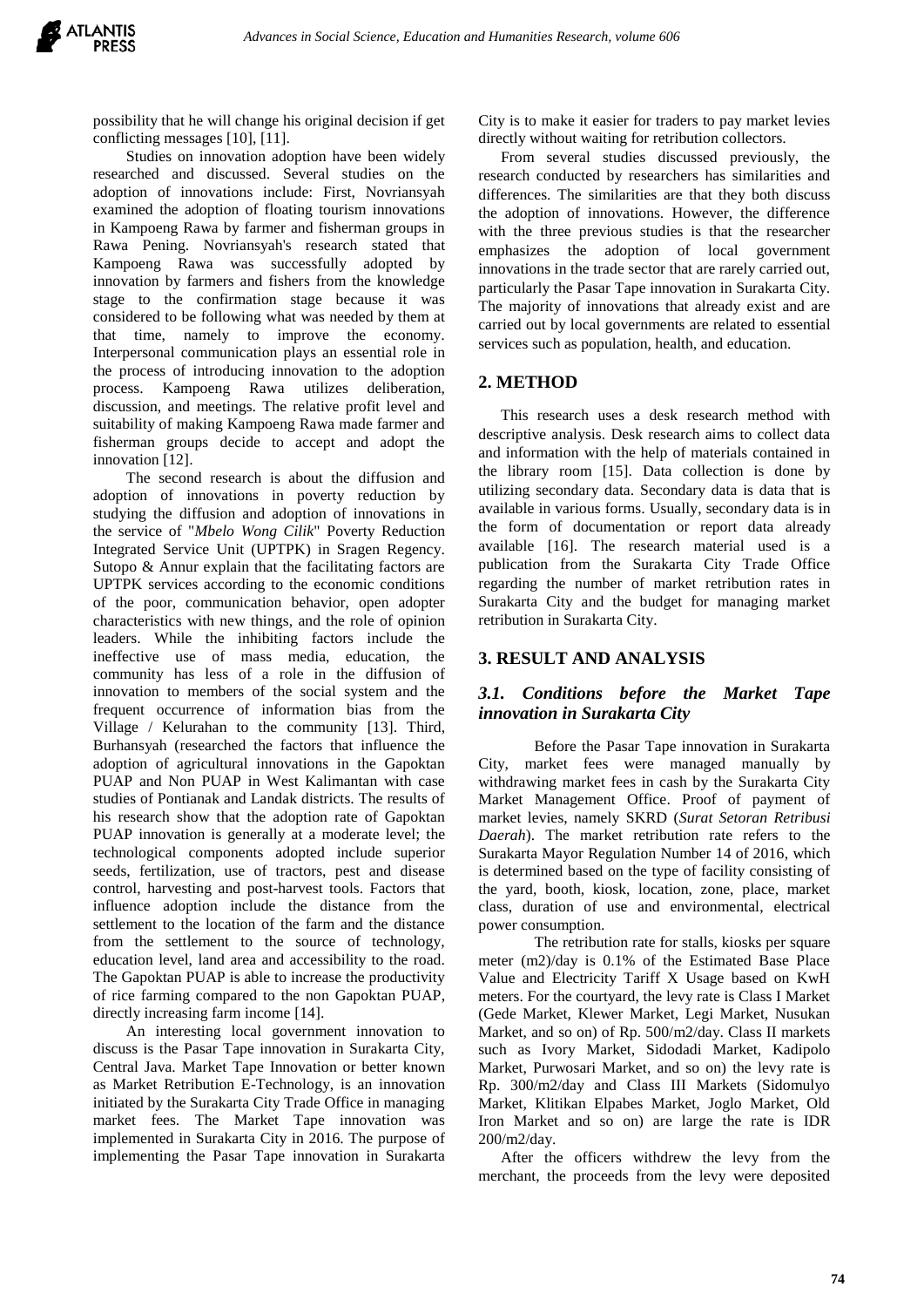

directly to the Head of the Surakarta City Market. Furthermore, it is deposited to the Surakarta City Market Management Office. The levy will be calculated by PBKB (Recipient Special Treasurer Officer). After that, it is only reported to the Surakarta City Trade Office and deposited to the Regional Development Bank as the holder of the regional treasury.

# *3.2. Conditions After the Market Tape innovation in Surakarta*

Rogers explained that the innovation adoption process includes five stages as follows [10], [11]:

# 1. Knowledge Stage

The majority of traders in the Surakarta City market know about the Market Tape innovation (Market Retribution Technology) from the socialization carried out by the Office Surakarta City Trade. The target of implementing the Pasar Tape innovation is all market traders in the city of Surakarta. The concrete objectives of the Tape Pasar innovation are for traders to have independence in paying retribution without being served by retribution collection officers, traders' awareness of the obligation to pay levies, and cultivating traders to like to save. The socialization carried out by the Surakarta City Trade Office was not only through faceto-face meetings with traders and traders from all traditional markets in Surakarta City but previously the *launched* Mayor of Solo, FX, the Tape Market innovation. Hadi Rudyatmo and the Head of the Surakarta City Trade Office. In addition to direct socialization, including YouTube, the Surakarta City Government website, radio, and newspapers.

There are several obstacles in delivering information on the Pasar Tape innovation, namely the refusal from traders regarding the change in payment methods from being served by retribution collectors, now traders have to pay themselves. Market Tape Innovation is an innovation in paying market fees using electronic devices. In implementing the Tape Market innovation, traders must make e-retribution cards at partner banks of the Surakarta City government, including BNI, BTN, and Central Java BPD. The eretribution card payment fee is IDR 20,000. Before making e-retribution cards, traders open savings books from banks collectively. After opening the passbook, the merchant gets an e-retribution card. The function of the e-retribution card is a means of payment of user fees and registered traders as members of the mandatory deposit of user fees to the Surakarta City government. The market retribution payment process is through the Pasar Tape innovation. The merchant attaches the levy e-card to the Tapping Reader machine. A payment receipt is issued as proof that the merchant has paid the levy. Suppose the balance in the e-retribution card runs out. In that case, the merchant can refill the balance at the bank that the government has provided in all traditional markets in Surakarta City.

#### Persuasion Stage

In the process of socializing the Pasar Tape innovation to the associations and traders in all markets in Surakarta City, the innovator, the Surakarta City Trade Office, invites all associations and traders to implement Pasar Tape innovations to facilitate payment and management of market retribution in Surakarta City. However, there are still traders who do not understand the Pasar Tape innovation. Even the rejection from traders shows that the socialization carried out by the Surakarta City Trade Office has not been received as a whole. Therefore, intense communication between the Surakarta City Trade Office and the Surakarta City market association and traders is needed. Referring to the adoption of innovation, an intense communication process can create social change. Rogers suggests several stages as follows [11]:

a. Relative

advantage Relative advantage is an innovation that must have advantages and more value compared to previous innovations. The Pasar Tape innovation benefits all parties, not only traders but also the Surakarta City government. Traders can pay market levies directly without collecting officers. For the community, with the Pasar Tape innovation, transparency in regional financial management is created, and the Surakarta City Government can make accountable reports to facilitate the management of market retribution.

b. The suitability of the

innovation should be compatible or compatible with the innovation it replaces. Implementing the Market Tape innovation in Surakarta City has a relationship and conformity with before the Market Tape innovation. Before the Market Tape innovation in Surakarta City, the payment of market retribution was carried out by retribution collectors. After the Tape Market innovation, there were still retribution collectors. Still, their role was not to collect retribution from traders in the traditional markets of Surakarta City but to assist and assist traders who would make retribution payments through a tapping reader machine.

c. Complexity

With its new nature, innovation has a level of complexity that may be higher than previous innovations. The complexity, in this case, can be interpreted as the obstacles faced in the implementation of the Pasar Tape innovation in Surakarta City. The barriers include traders' concerns regarding continuing the application of Pasar Tape innovation in Surakarta City and internet network connections that often have trouble. Internet connection is the main thing in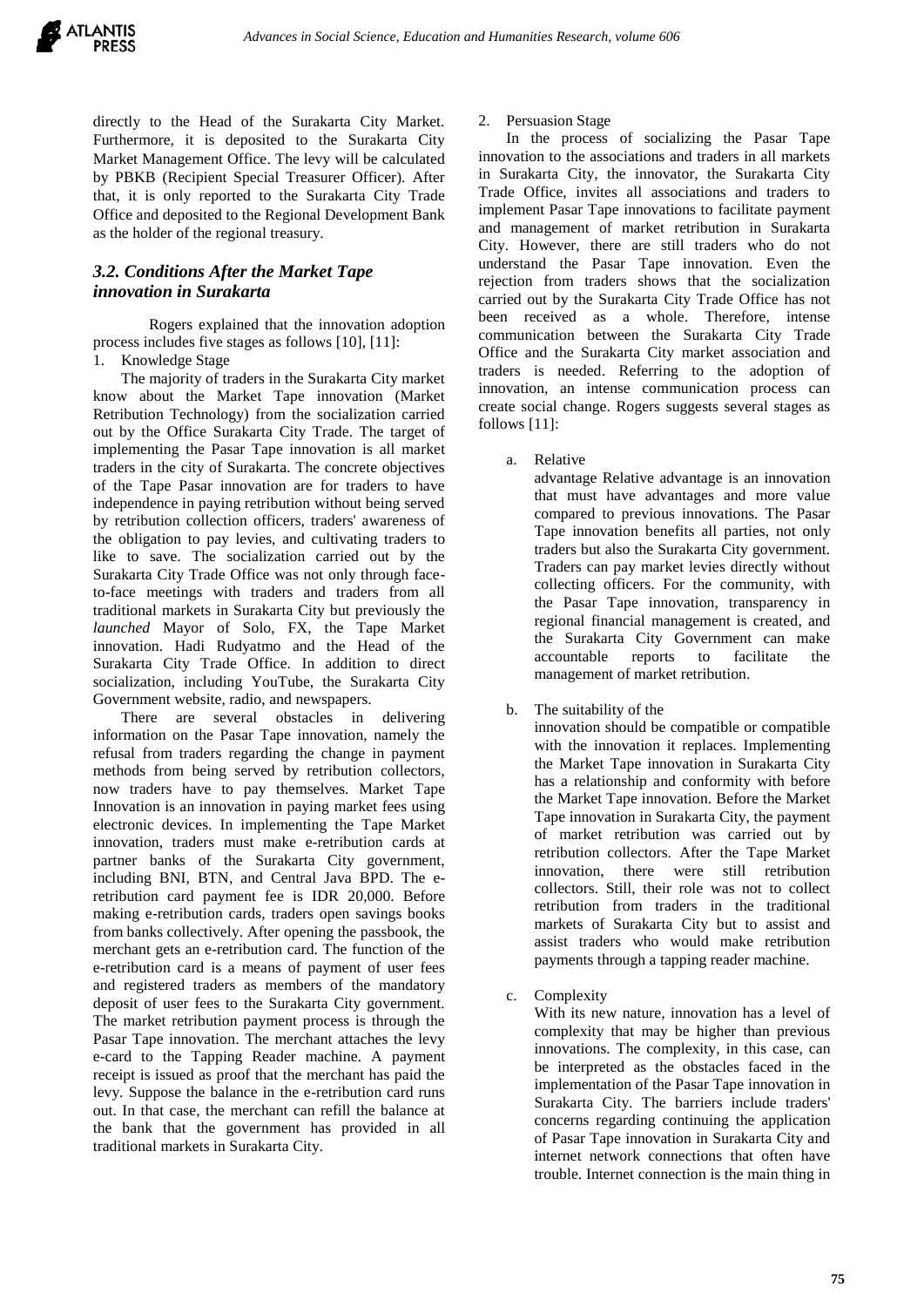

implementing merchant retribution transactions, starting from data transfer between e-retribution devices, banking servers and the main server located at the Surakarta City Communications and Information Office.

d. Possibility to try

Innovation can only be accepted if tested and proven to have more advantages or value than the old innovation. The Pasar Tape innovation was implemented in Surakarta in 3 stages, including stage 1 (in 2016) at the Depok Bird and ornamental fish market, Singosaren market, Gede market, Ngudi Rejeki Gilingan market, stage 2 (in 2017) at Klewer market, People's market Tanggul , Gading market, Bangunharjo market, Sibela Mojosongo market, Kadipolo market, Nongko market and stage 3 (in 2018) in 30 other markets in Surakarta City.

e. Observability

Innovation must also be observable in terms of how it works and produces something better. Market Tape Innovations in Surakarta City are easy to observe in terms of implementation. Starting from traders opening savings books at partner banks of the Surakarta City government, including BTN, BNI, Central Java BPD, getting an e-retribution card as a retribution payment instrument, and attaching the levy e-retribution card to the tapping reader machine and then issuing a receipt for the retribution payment.

The Pasar Tape innovation benefits all parties from the Surakarta City government, traders and the community. Not only providing benefits, but the existence of Pasar Tape innovation in Surakarta City offers convenience in terms of time, energy, and material efficiency. Before the Pasar Tape innovation, traders paid user fees manually, namely the retribution collectors collected fees from traders. Proof that the merchant has paid the levy, namely the SKRD. The levy proceeds are then deposited to the Head of the Market and then calculated by the PBKB (Special Treasurer Officer for the Recipient). After that, it is only reported to the Surakarta City Trade Office and deposited to the Regional Development Bank as the holder of the regional treasury. Managing market retribution in Surakarta City manually is inefficient in terms of time, labor, and materials (SKRD). It is different after the Pasar Tape innovation, where user fees are managed electronically from payment to deposit.

## 3. Decision Stage

At this stage, most traders feel the need for the Pasar Tape innovation in Surakarta City. At this stage, traders are included in the category of early adopters. They can immediately use the tapping reader machine for electronic retribution payments after receiving socialization from the Surakarta City Trade Office. Merchants adopt the Tape Market innovation because it can create a sense of independence and awareness to pay the retribution that has become the obligation of traders.

# 4. Implementation Stage

At this stage, traders start to try and use the Market Tape innovation. The implementation of the Pasar Tape innovation in Surakarta City is carried out in stages considering the number of traditional markets in Surakarta City is quite a lot, namely 44 markets. The implementation of the Tape Market innovation began in 2016 in 4 traditional markets, including Gede market, Singosaren market, 2017 in 10 markets including Gading market, Bangunharjo market, Elpabes market, and 2018 in 30 other traditional markets in Surakarta City.

## 5. Confirmation Stage

Several traders in Surakarta adopted the facilities provided by the Tape Pasar innovation, namely opening a savings balance and then getting an e-retribution card as a means of electronically paying user fees. The opening of passbooks by merchants through BNI, BTN, and Central Java BPD banks as partners of the Surakarta City government is not only a requirement for obtaining an e-retribution card but can also be used for saving. Thus, traders as adopters of the Pasar Tape innovation will continue to use it because it provides benefits in making retribution payments easier and forming an attitude to like to save.

## **4. CONCULSION**

The process of adopting the Pasar Tape innovation in Surakarta City was carried out in several stages, including knowledge that the Surakarta City Trade Office gave traders who were the targets of the Pasar Tape innovation socialization. Then, in the persuasion stage, the traders began to consider the existence of the Pasar Tape innovation in Surakarta. After the traders received socialization about the Pasar Tape innovation, the traders started to know the Pasar Tape innovation clearly so that the traders understood the benefits of implementing the Pasar Tape innovation later. The advantage of the Pasar Tape innovation for traders is that it creates awareness to pay retribution without being withdrawn by retribution collectors. Then, in the decision-making stage, the traders decide to accept the Pasar Tape innovation because it positively impacts the prominent traders and various parties, including the Surakarta City government and the community. Once the merchant decides to accept the Market Tape innovation, it enters the implementation phase. The Market Tape Innovation was implemented in Surakarta City in stages in 2016 in several traditional markets until 2018 in 44 markets. The last stage of innovation